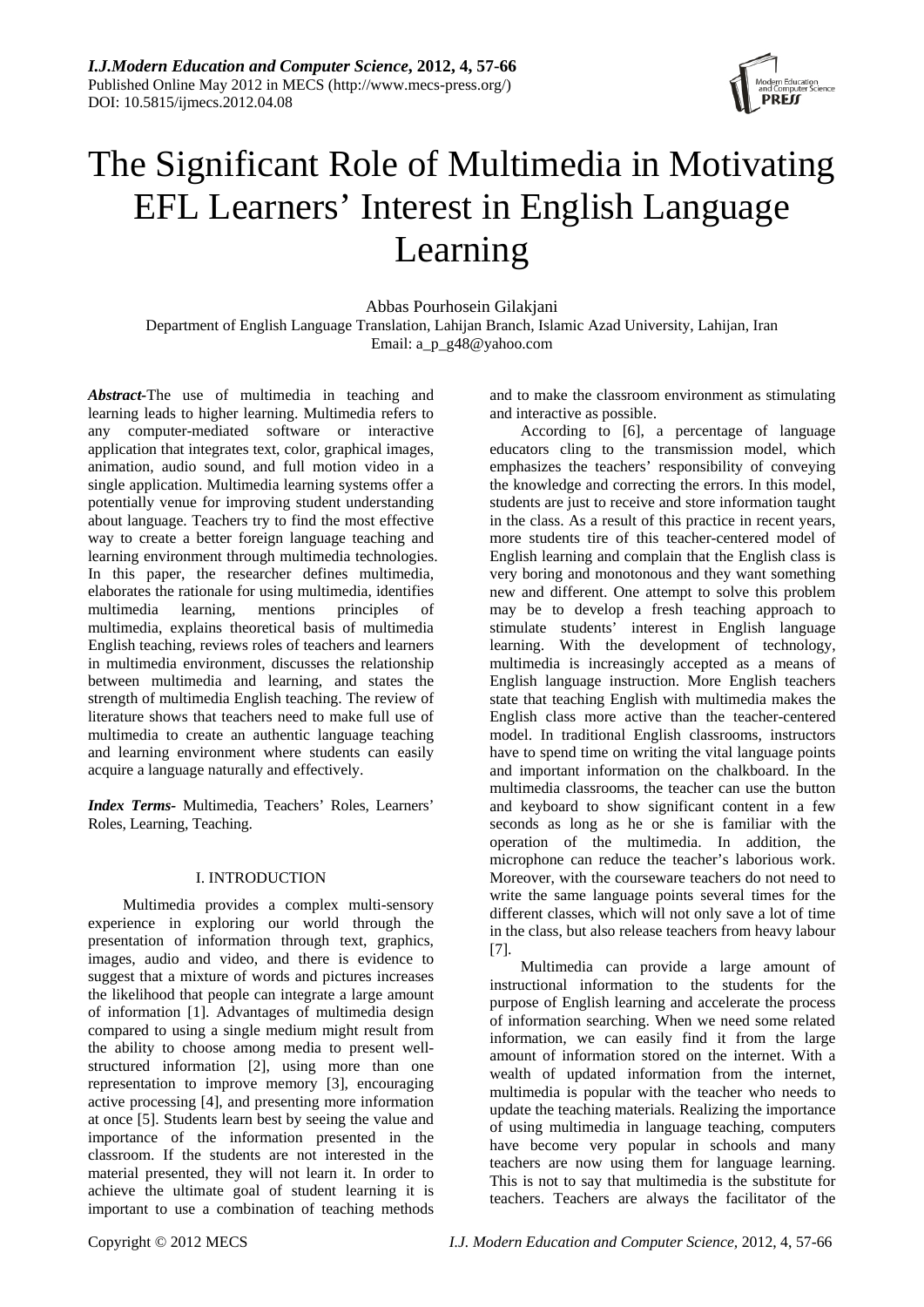whole class, whether in the multimedia classroom or in the traditional classroom. A quality teacher would do more than press the button on the multimedia computer technology. They would apply teaching methodologies accumulated from the many years of teaching experience from language teachers and experts while adding the use of multimedia in the teaching of English. The quality teacher would know how to convey the information in an appropriate way and how to arouse students' interest by means of using computers or the internet. Therefore, proper combination of multimedia and teaching methodology is appropriate to attract EFL students' attention during English language learning [8]. In this paper, the researcher discusses multimedia, rationale for using multimedia, multimedia learning, principles of multimedia, theoretical basis of multimedia English teaching, roles of teachers and learners in multimedia environment, the relationship between multimedia and learning, and strength of multimedia English teaching in detail.

# II. THE DEFINITION OF MULTIMEDIA

Multimedia may be defined in multiple ways, depending upon one's perspective. Typical definitions include the following:

 1) Multimedia is the use of multiple forms of media in a presentation [9], cited in [10].

2) Multimedia is "information in the form of graphics, audio, video, or movies. A multimedia document contains a media element other than plain text [11], cited in [10].

3) Multimedia comprises a computer program that includes text along with at least one of the following: audio or sophisticated sound, music, video, photographs, 3-D graphics, animation, or highresolution graphics [12], cited in [10].

# III. RATIONALE FOR USING MULTIMEDIA

Why would any teacher want to use multimedia materials in the classroom? As each improvement in technology became available, teachers who saw themselves as "hip, cool, and hi-tech" quickly incorporated the new tools, correctly perceiving that slick multimedia presentations have a certain amount of entertainment value for learners. This rationale misses the point; in fact, the use of multimedia materials has substantial grounding in cognitive theory and research—although, the research evidence followed the widespread use of these materials rather than preceded it.

Several studies show that computer-based multimedia can improve learning and retention of material presented during a class session or individual study period, as compared to "traditional" lectures or study materials that do not use multimedia [13]-[14]; [1]. According to[15], this improvement can be attributed mainly to *dual coding* of the information presented in two different modalities—visual plus auditory, for example [16]—leading to increased

comprehension of the material during the class session, and improved retention of the material at later testing times [17]. There is general agreement that multimedia presentations are most effective when the different types of media support one another rather than when superfluous sounds or images are presented for entertainment value—which may induce disorientation and *cognitive overload* that could interfere with learning rather than enhance learning [18].

Some studies have suggested that student satisfaction and motivation is higher in courses that use multimedia materials [19]-[20]. In a study, [21] examined the attitudes of over 700 college students toward the use of computer technology in twenty courses representing a wide range of academic disciplines. Students were generally very positive about the use of technology, although females rated the use of technology for learning and classroom instruction somewhat lower than did their male peers. However, not everyone is excited about the new technology. It is important to keep in mind that a poorly developed and/or executed use of multimedia can do more harm than good. The potential pedagogical value and rationale for using classroom media in these three points are as follows:

• *To raise interest level* -- students appreciate (and often expect) a variety of media

• *To enhance understanding* -- rich media materials boost student comprehension of complex topics, especially dynamic processes that unfold over time

• *To increase memorability* -- rich media materials lead to better encoding and easier retrieval

#### IV. HOW DOES MULTIMEDIA LEARNING WORK?

The promise of multimedia learning—that is, promoting student understanding by mixing words and pictures—depends on designing multimedia instructional messages in ways that are consistent with how people learn. The researcher presents a cognitive theory of multimedia learning that is based on three assumptions suggested by cognitive science research about the nature of human learning—the dual channel assumption, the limited capacity assumption, and the active learning assumption.

The dual channel assumption is that humans possess separate information processing systems for visual and verbal representations, and is derived from the research of  $[22]$ - $[16]$  and  $[23]$ . For example, animations are processed in the visual/pictorial channel and spoken words (i.e., narrations) are processed in the auditory/verbal channel. The limited capacity assumption is that the amount of processing that can take place within each information processing channel is extremely limited [23]-[24]-[5]-[25]. For example, learners may be able to mentally activate only about a sentence of the narration and about 10 seconds of the animation at any one time. The active learning assumption is that meaningful learning occurs when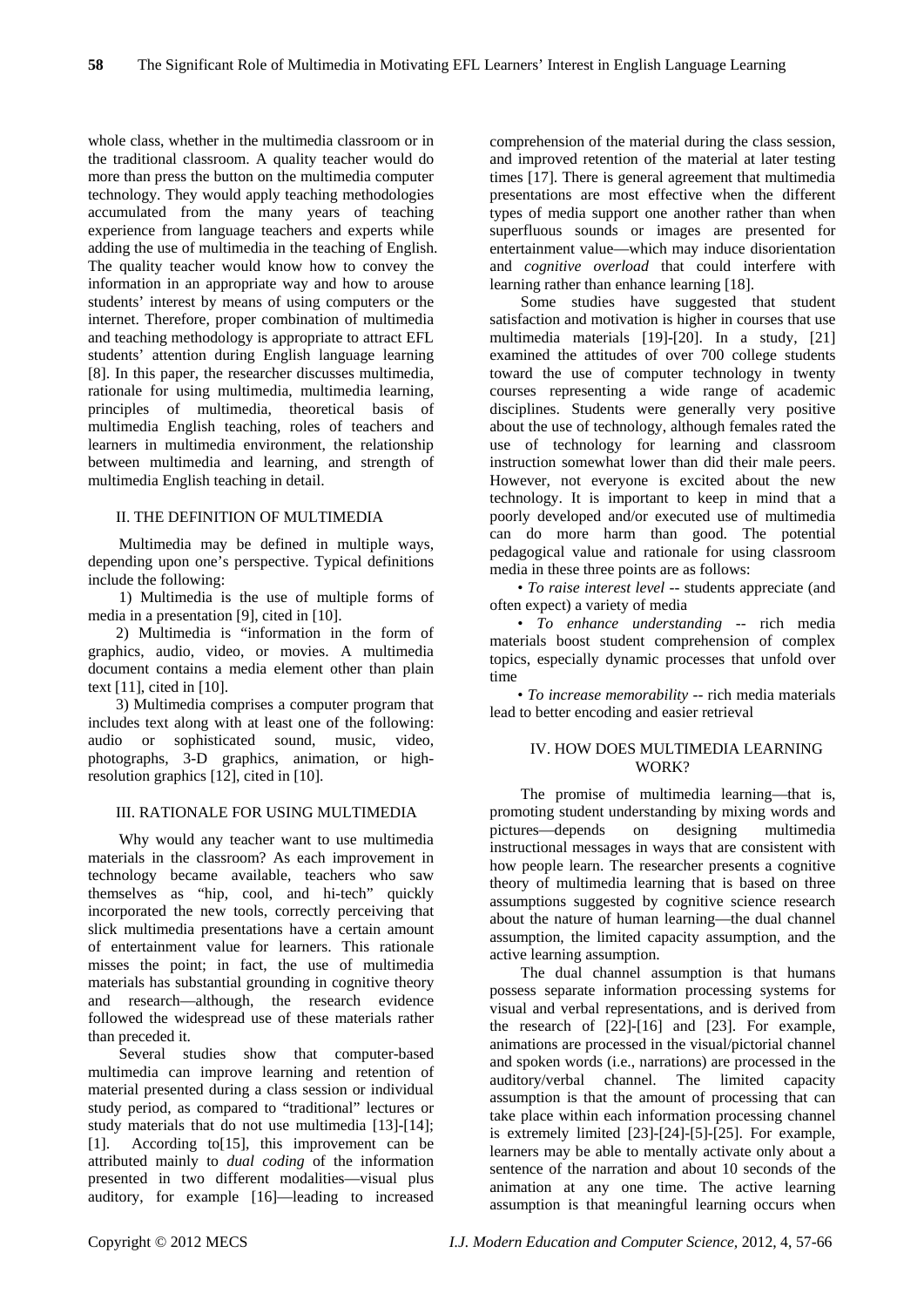learners engage in active cognitive processing including paying attention to relevant incoming words and pictures, mentally organizing them into coherent verbal and pictorial representations, and mentally integrating verbal and pictorial representations with each other and with prior knowledge [26]-[1]. This process of active learning results in a meaningful learning outcome that can support problem-solving transfer.

A framework for the cognitive theory of multimedia learning is presented as follows. In a computer-based environment, the external representations may include spoken words, which enter through the ears, and animations, which enter through the eyes. The learner must select relevant aspects of the sounds and images for further processing. In addition, the learner may convert some of the spoken words into verbal representations for further processing in the verbal channel whereas some of the animation can be converted into visual representations for further processing in the visual channel. In a book-based environment, the external representations may include printed words and illustrations, both of which initially enter through the eyes. The learner must select relevant aspects of the incoming images for further processing. In addition, the learner may convert some of the printed words into verbal representations to be processed in the verbal channel and may even convert some of the illustrations into verbal representations to be processed in the verbal channel. These processes are called *selecting*.

The second set of processes is to build a coherent mental representation of the verbal material (i.e., form a verbal model) and a coherent mental representation of the visual material (i.e., form a pictorial model). These processes are called *organizing*. A third process is to build connections between the verbal and pictorial models and with prior knowledge. These processes are called *integrating*. The processes of selecting, organizing, and integrating generally do not occur in a rigid linear order, but rather in an iterative fashion. Once a learning outcome has been constructed, it is stored in long-term memory for future use. When active learning occurs, the outcome is indexed in longterm memory in a way that allows the learner to use it to solve transfer problems [1].

According to the cognitive theory of multimedia learning, meaningful learning depends on all three of these processes occurring for the visual and verbal representations. Instructional methods that enable and promote these processes are more likely to lead to meaningful learning than instructional methods that do not. According to this theory, learners can engage in active learning (such as the processes of selecting, organizing, and integrating) even when the presentation media do not allow hands-on activity (such as printed text and illustrations, or animation and narration). The challenge of multimedia instructional design is to prime and guide active cognitive

processing in learners so that learners construct meaningful internal representations.

# V. PRINCIPLES OF MULTIMEDIA

The researcher identifies some of the most important principles of multimedia learning and what the research says about how they contribute to student learning.

#### *A. Words and Pictures Are Better Than Words Alone*

People learn better from words and pictures than from words alone [27]. Words include written and spoken text, and pictures include static graphic images, animation and video. The use of both words and pictures lets the brain processes more information in working memory [28]. Narration and video is much more effective than narration and text. Similarly, narration and video appear to be more effective than narration, video and text. Narration and text rely on the same channel to process information [27].

#### *B. Multimedia Learning Is More Effective When Learner Attention Is Focused, Not Split*

Multimedia applications are more effective when learner's attention is not split. Split attention occurs when the learner is forced to attend to information that is far apart, such as when content is visually far apart on the screen or if it is presented at two separate points in time. When related content is presented together in time visually, learning is more effective [27]. When related content is not presented together, learner attention is split and the brain has more work to do to integrate the disparate sources of information. Words and pictures presented simultaneously are more effective than when presented sequentially [29].

# *C. The Presentation of Multimedia Content Should Exclude Extraneous and Redundant Information*

Multimedia learning is most effective when it includes only content that is relevant and aligned to the instructional objectives [30]. Students learned more when extraneous and redundant information was not included in a multimedia presentation. Learning is most effective when interesting and irrelevant information is eliminated because of the brain's limited information processing resources [31].

#### *D. Multimedia Learning Is More Effective When It Is Interactive and Under the Control of the Learner.*

Not all students learn at the same pace. Research tells us that when learners are able to control the pace of the presentation they learn more. Multimedia presentations are more effective when the learner has the ability to interact with the presentation, by slowing it down or by starting and stopping it. This pacing can also be achieved by breaking the presentation into segments; shorter segments that allow users to select segments at their own pace work better than longer segments that offer less control [30].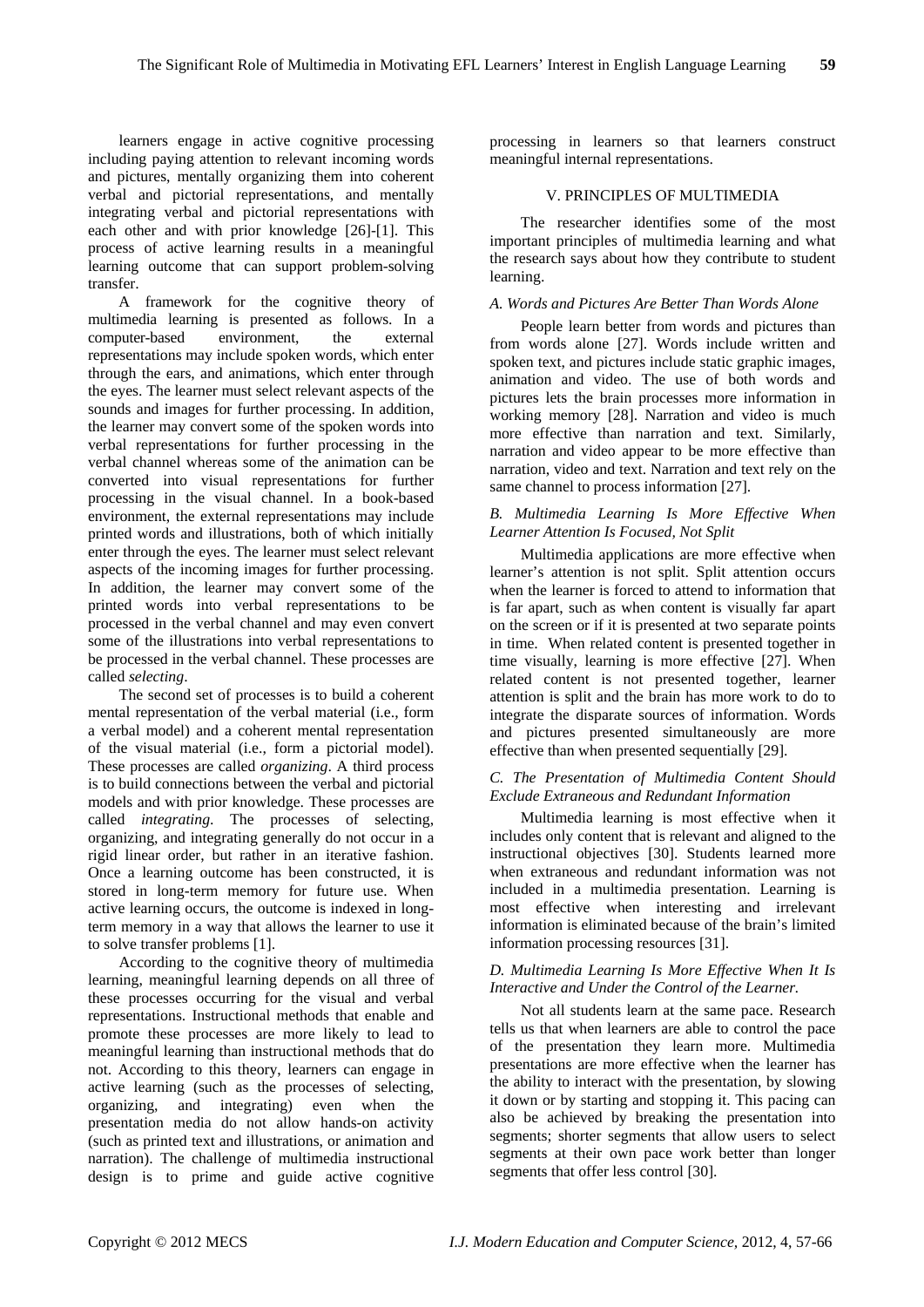# *E. Multimedia Learning Is More Effective When Learner Knowledge Structures Are Activated Prior to Exposure to Multimedia Content*

Learning from multimedia presentations is enhanced when the structures for organizing the information are activated [32]. Helping students recall or acquire structures that will help them organize and understand the information can be accomplished in several ways. Activation can be accomplished by allowing students to preview the content through demonstrations, discussion, directed recall and written descriptions. These preview activities should be directed at activating prior knowledge [[33], signalling what is important, and showing how the content is organized. Activating knowledge helps provide a structure from long term memory to understand and organize the new information from working memory.

# *F. Multimedia Instruction That Includes Animation Can Improve Learning*

When used effectively, animated content can improve learning. Animation appears to be most effective when presenting concepts or information that students may have difficulty envisioning. Animation is more effective when students have the ability to start and stop the animation and view it at their own pace or are able to manipulate various facets of the animation. Animation is more effective if it is accompanied by narration, which makes use of both the auditory and visual channels [34].

# *G. Multimedia Leaning Is Most Effective When the Learner Is Engaged With the Presentation.*

Multimedia is most effective when the content and format actively engage the learner. Active engagement helps the student construct knowledge and organize information into meaningful schema [30]. Multimedia that is more personalized engages learners more than multimedia that is less personalized [27]. Presentations that have a more conversational tone tend to be more engaging than those that have a more formal tone. Presentations that use the more familiar you and I- are more engaging than those that present in the third person [27]. Learners tend to find presentations that use a familiar voice with a familiar accent more engaging than those that use a less familiar voice and accent [35].

# *H. Multimedia Learning Is Most Effective When the Learner Can Apply Their Newly Acquired Knowledge and Receive Feedback.*

Multimedia is most likely to be effective when students are provided with opportunities to apply what they have learned following exposure [27]. This reinforces and strengthens the newly acquired knowledge. Students should be provided with opportunities to integrate what they have learned with their everyday life. Feedback is an important part of the learning process. It is important to provide learners with clear feedback about their progress on an ongoing

basis [36]. Feedback helps keep students informed about their progress and helps them stay engaged. Providing feedback can reinforce what has been learned and can also correct any misconceptions [36].

# VI. THEORETICAL BASIS OF MULTIMEDIA ENGLISH TEACHING

# *A. A. Constructivism*

Constructivism was introduced in the early 1990's. It placed emphasis on the learner's active engagement during studying. It is often discussed from two perspectives, cognitive constructivism and social constructivism. According to the cognitive constructivism, knowledge refers to restructuring and reorganizing the experience. Knowledge cannot be simply transmitted to the students but should be acquired through students' experience and discovery [37]. Social constructivism holds that learning is the process of interacting and collaborating either among the students or between the students and the teachers [37]. The function of the education system is to create an environment in which students can reconstruct their knowledge through relating their existing input with the new knowledge. Constructivism encourages students to learn through personal experiences rather than being fed by teachers [6]. Knowledge building is inherently a social-dialogistic process [38]. Knowledge is not obtained only by teaching but by others' help and suitable learning material from constructivism way under a certain social cultural backgrounds and teachers should put new and effective modes, ways, and designing thoughts into multimedia teaching practice [39].

# *B. Cognitive Psychology*

Learners' psychological characteristics and cognitive laws were studied by researchers during the 1970's. Cognition, or mental activity, involves the acquisition, storage, and use of knowledge, and learning is not to acquire knowledge in a passive way but initiative procedure of information acquisition depending on learners' attitudes, demands, interests, habits, and their own backgrounds. From this statement, it can be concluded that an individual is regarded as being an active and constructive being rather than one who is a passive recipient of information, which is why multimedia language teaching and learning is effective. Therefore, a teacher's responsibility is not to fill in the students' brain with a large amount of knowledge but to arouse students' interests and desires to learn. Therefore, multimedia can sustain learners' participation by using the multimedia's integration of text, sound, animation, graphics and images to present the learning content in a multi-dimensional way [40].

According to cognitive psychology, learners can receive information through five senses. [41] proves that the five senses play an effective role in getting information through experiments: 83% information is obtained visually, and 11% is obtained auditorally. Other information is through olfactory organ (3.5%),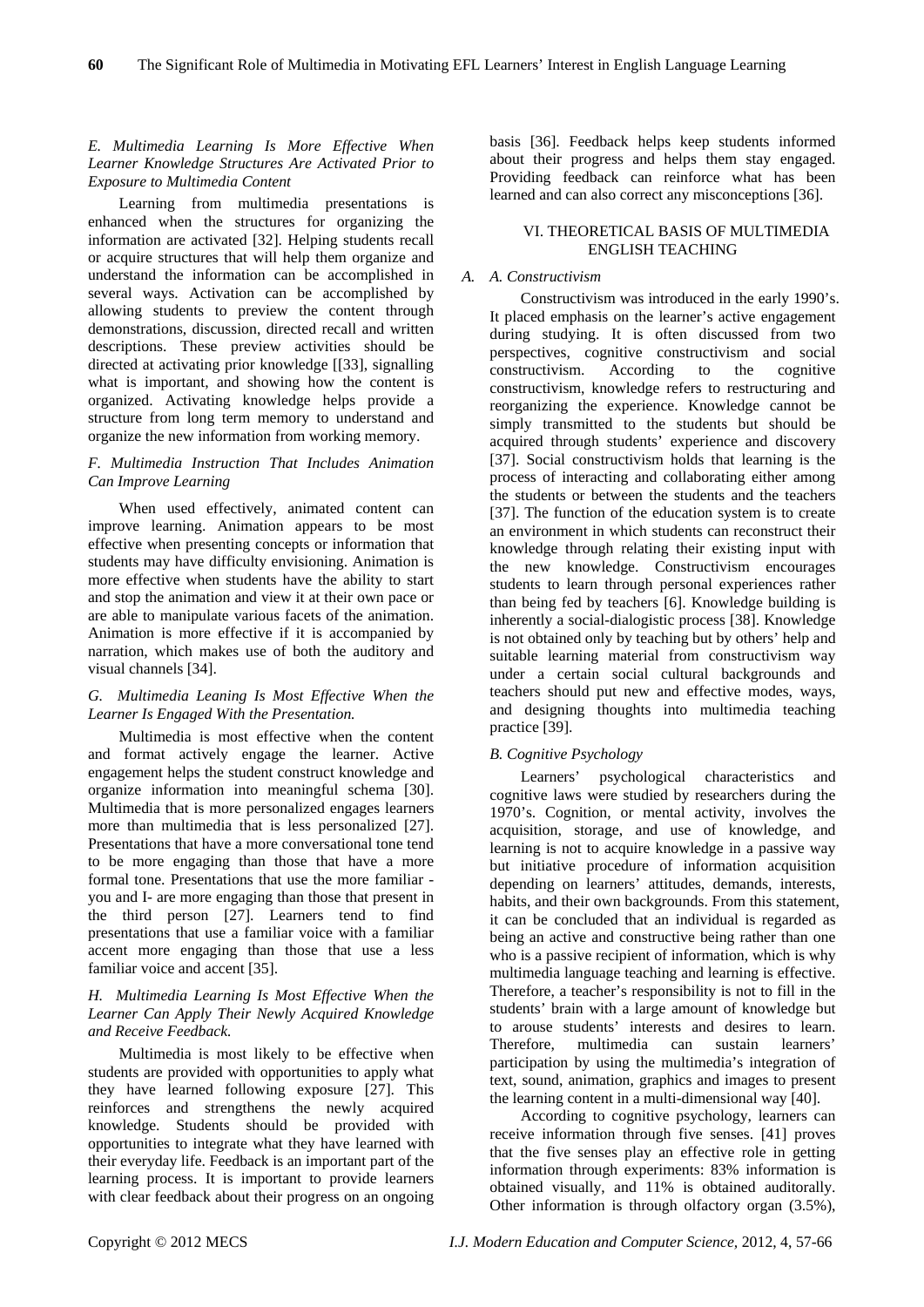tactile organ (1.5%), and taste organ (1%). Multimedia applied in the language class can offer multiple ways to convey the information, including the visual and auditory access. [42] grouped the sensory registers into three parts: the auditory sensory register, the visual sensory register and the tactual sensory register. They are very essential because they give the learners some outer stimuli to acquire the knowledge. In the traditional classroom, students are always exposed to the auditory sensory register. However, auditory sensory register might have some negative effect on students resulting from the poor or inaccurate pronunciation of the language by the teacher. Multimedia, the modern projector, can offer the authentic English materials conveniently and accurately in both visual and audio ways.

# *C. Krashen's Affective Filter Hypothesis*

This hypothesis is one of the affective factors that affect the language acquisition; these affective factors need not be related to linguistic, they can be social or psychological [43]. According to [43], a number of emotional variables, including anxiety, self-doubt, motivation, self-confidence, play an important role in the second language acquisition. Learners' affective factors are just like the adjustable filter, which freely passes or blocks the acquisition of new material. Learners can acquire the knowledge effectively with high motivation, low self-doubt, and low anxiety. On the other hand, low motivation, low self-confidence, and high anxiety can combine to form a mental obstacle to prevent learners from acquiring the information. "Multimedia applied in teaching can create a relaxing and non-threatening learning environment in which learners' motivation and selfesteem can be promoted and learners' anxiety can be reduced" [44].

# VII. TEACHERS' AND THEIR ROLES IN MULTIMEDIA ENVIRONMENT

There is an increasing awareness amongst educationalists, researchers and administrators that the introduction of the multimedia into educational institutions calls for a change in learning and teaching patterns. For example, 73% of the experts polled for the *Delphi Study* (Vollstädt – forthcoming publication) conducted for the German Federal Ministry of Education and Research over a period of two years and culminating in a symposium in February 2002, believe that the multimedia will lead to a major change in the culture of learning and teaching. They believe that teachers have some important roles in multimedia. They are as follows:

# *A. Facilitator and Guide*

As facilitators, teachers must know more than they would as directive givers of information. Facilitators must be aware of a variety of materials available for improving students' language skill, not just one or two texts. The language textbook is no

longer the sole source of information. Multimedia programs offer sound and vision, showing how native speakers interact; electronic dictionaries and encyclopedias are available for instant reference; online newspapers provide up-to-date information on current affairs in the countries of the target language; (official) websites offer background information on policy, tourism, political views. Teachers need to know how to teach learners to use all this material effectively. As facilitators, teachers have to be flexible, responding to the needs that students have, not just what has been set up ahead of time based on a curriculum developer's idea of who will be in the classroom [45] cited in [10].

# *B. Integrator*

environment, they should also know when best to Teachers must not only know and understand the functions of different media available in a media-rich deploy them. In the construction of projects with their learners, they need to guide learners in the use of wordprocessing, graphics and presentation programs. Integration of audio-visual elements will bring home to learners the fact that the foreign language environment of the target language is as vibrant and multi-faceted as the society in which they live [45], cited in [10].

# *C. Researcher*

Teachers need to know how and where they can access information for their own and for their learners' use. Knowledge and competent use of search engines and reliable information sources are essential. For those concerned with mainstream education, the propriety and reliability of information sources must figure as one of the main criteria for the selection of background material. Familiarity with the use of electronic tools for language analysis will enable teachers to develop their own linguistic and professional competence and increase their confidence in the use of the language [45], cited in [10].

# *D. Designer*

In order to organize successful learning situation, teachers need to learn how to put together tasks and materials to guide their learners to successful execution and conclusion of their projects. The design of learning situation is much more complex, requiring higher order skills involving researching and evaluating source materials, setting overall aims and objectives and breaking down tasks into meaningful and manageable sequences. Encouragement, help and advice is needed in terms of examples of good practice which may be emulated or serve as sources of inspiration for similar undertakings. If this new role of language teachers is accepted and encouraged by educational authorities, the implications in terms of duties and responsibilities need to be considered [45], cited in [10].

# *E .Collaborator*

Collaboration with colleagues will lighten the burden and make the efforts more fruitful and rewarding. Obviously, co-operation within a specific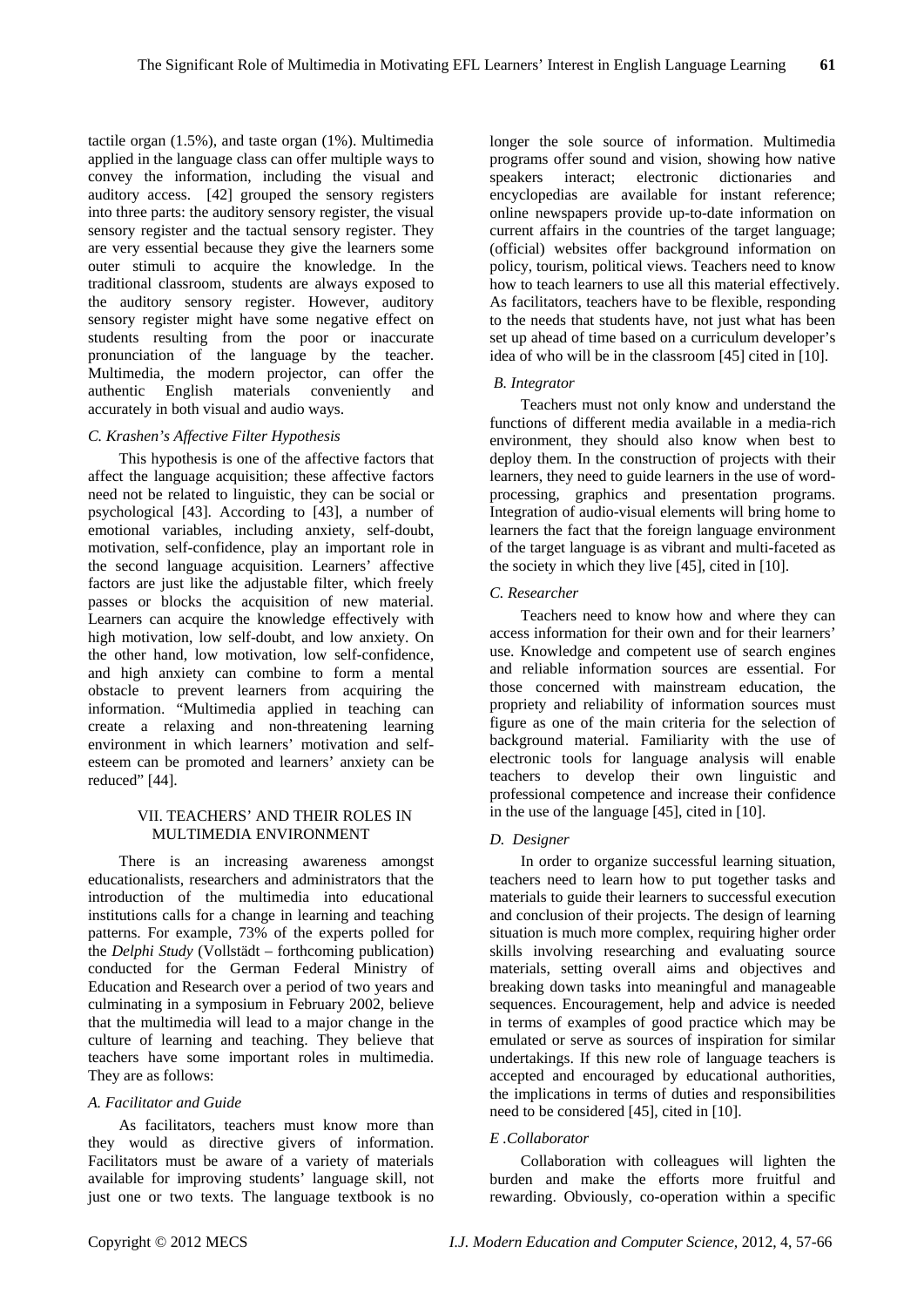teaching institution will prove more efficient, producing tailor-made responses to the local situation, but the new media provide possibilities for exchange between institutions and beyond (national) borders. Teachers of the less widely taught and used languages could well profit from such internet exchanges, helping them to overcome the sense of isolation many experience in their teaching situation [45], cited in [10].

# VIII. LEARNERS AND THEIR ROLES IN MULTIMEDIA ENVIRONMENT

This is little doubt that multimedia can give learners more information and resources and is one of the advantages of multimedia English teaching. But more information and resources do not mean more effective learning [46]. For example, when the video films are being played in the class, both visual and audio information are presented to the students. In this situation, students have become the determinant elements to learn the detailed information. They can select what they think important and useful for them. However, some students involved in this kind of video English class may watch the film for fun and neglect the material. Maybe, they have got used to the didactic and duck-stuffing approach and waiting for the teachers' instructions. This passive attitude of learning destroys the effect of multimedia language learning [46].

Students need to learn how to use the computer before they use it in their study. Sometimes it is necessary for students to use computer to do research or communicate with native speakers, teachers or peers. The students who always feel uncomfortable with using the computer often make mistakes when learning in the multimedia classroom [47].

# IX. RELATIONSHIP BETWEEN MULTIMEDIA AND LEARNING

Experts and scholars [48]; [49] pointed out that the advantages of multimedia assisted instruction include strengthening learning motivation and attention of learners, increasing interactivity, satisfying individualized demand, monitoring the learning condition of learner, and non-space-time restricted Internet communication allowing the learners to learn by themselves at any time and any place [50]. The relevant studies of multimedia and language learning are as follows [51].

# *A. Multimedia Provides Abundant Information*

Multimedia provides all kinds of information, creates abundant learning scenario, and combines existing technology, making language learning to have more assisted resources. In addition, online multimedia could also help the learners to cooperate with and learn from each other. 3D environment could maintain learners' high motivation, increase interaction, promote schoolwork achievements, create virtual scenario, integrate various kinds of media contents and

technology into a single interface, and help learners to learn language [52].

#### *B. Multimedia Contributes to Long-Term Memory*

Animation includes text and pictures that could promote the production of multiple representations and is contributive to long-term memory. The three characteristics of animation, picture, movement, and simulation, could present more intact knowledge information and strengthen learning [53]. Based on Mayer's theory, [54] found that the animated content combined by text and pictures allows the learners to build psychological representation actively, so they could recall their memory easier when answering questions, namely the effect of long-term memory could be better.

# *C. Need to Avoid Cognition Overload*

From the study regarding multimedia's influence towards children's vocabulary learning, [55] found that learning materials only showed text provided the best effect for children's vocabulary memory because children's cognitive ability was not as good. Learning materials only showed pictures or pictures plus text would cause cognitive overload to them. However, [55] also believed that pictures could create more abundant learning scenario, which is helpful to elaborating the meaning of text and profound understanding.

# *D. Specific Learning Experience*

[56] addressed "cone of experience", stating that "practice" directly was the easiest way for people to learn, visual media with "pictures" was the second easiest, and the learning experience provided by "Abstract" symbols was the third easiest. Therefore, the multimedia that blends "picture" and "abstract" provides considerably ideal degree of realism, which is corresponding to the model of enactive representation, iconic representation, and symbolic representation that a psychologist, Bruner, brought up.

# *E. Multimedia Can Arouse Learning Motivation*

Multimedia can compose teaching materials using multiple methods. Compared to such static media as print media of textbooks and wall chart model, the acoustic optic special effect and creative design of computerized multimedia are more lively and interesting, so it could arouse the extrinsic motivation of learners even more. In addition, the multimedia composed of high-quality teaching design could help arouse the intrinsic motivation of learners as well.

# *F. Creating Active Learning Activities Is Contributive to the Communication between Teachers and Students and Between Classmates*

The learners only need to pass their desires through text, images, and sounds, and then they could decide the courses that they accept according to individual differences once the teachers approve their desires, and they could also have move control power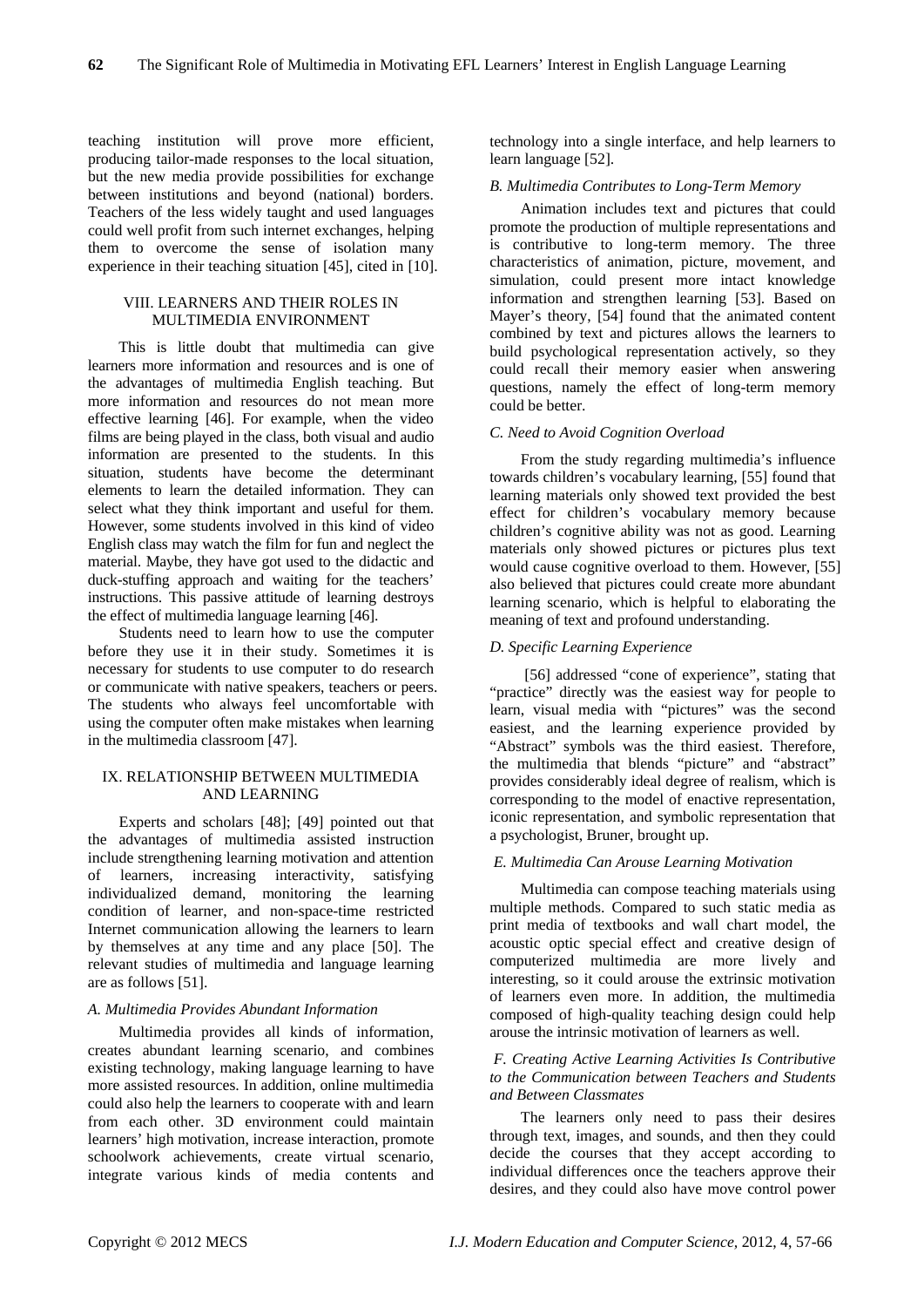to learn according to their own ideas. In addition, the learners can communicate with the teachers through all kinds of communicative media; when the learners create their own study environment, they can study more calmly and discuss with classmates at the same time.

# X. MULTIMEDIA AND ITS STRENGH ON ENGLISH TEACHIN

#### *A. High Effectiveness*

The use of video has been found to effectively develop listening skills and grammar [57]. The use of a teacher-controlled multimedia tool increased the amount of communicative discourse in the classroom by both teachers and students. In this multimedia environment, students will become more active and autonomous. They will be engaged in the language learning effectively via the attractive pictures, animation or sound. They collaborate with their classmates to solve a problem or complete a project in a relaxing environment. Students can learn on their own according to their plans or purposes and teachers can act more as a guide rather than a knowledge-giver. This environment increases the effectiveness of language learning and teaching [58].

# *B. Diversity*

Multimedia is the combination of sound, text, computer data, animation video, etc. So teachers have multiple conveying and displaying means to present the teaching material to arouse students' interest, which would make the whole class more effective. For example, if encountering a boring topic but a necessary one, teachers can play a piece of light music at the beginning of the class to create a relaxing environment, which can help students become more focused. Teachers can make use of visual images relative to the boring topic to arouse students' interest. Naturally, students can get different kinds of information using computer. Computers can display the written text and use sounds, pictures, and video simultaneously to convey the input in different ways, which assists students to understand the information more easily. Through simulation and other techniques, computer can present abstract things in a concrete way. Besides, computers also have access to various types of aids, such as dictionaries, pictures, graphs, and voice [59].

# *C. High Efficiency*

In traditional English classrooms, teachers have to spend time on writing the vital language points and important information on the chalkboard. In the multimedia classrooms, the teacher can use the button and keyboard to show significant content in a few seconds as long as he or she is familiar with the operation of the multimedia. Moreover, the microphone and hi-fi stereo can reduce the teacher's laborious work. With the courseware teachers do not need to write the same language points several times

for the different classes, which will not only save a lot of time in the class, but also release teachers from heavy labor [7]. Besides, as the internet has been brought in the teaching English class, multimedia is connected with the network and it becomes a "hypermedia", which provides a number of services including the e-mail, video conference, chat room, etc. [60] demonstrated the following strength of hypermedia:

Hypermedia consists of different media and integration, such as text, graphic, animation, audio, etc. not only have various media and their integration greatly enriched the learning environment, but also the production of multimedia teaching material. Learners and hypermedia systems can freely realize man-machine interaction. The learner's CAI system allows the learner to make various study commands on his own and can effectively distinguish these commands. On the other hand, responding to the learner's requirements, the study content and the study process given by the system are in accordance with the learner's study level. information to the students for the purpose of English learning and accelerate the process of information searching. When we need some related information, we can easily find it from the large amount of information stored on the internet. With a wealth of updated information from the internet, multimedia is popular with the teacher who need to update the teaching materials [55].

# XI. RELATIONSHIPN BETWEEN MULTIMEDIA AND TEACHING

The most common function of multimedia is to assist or support he teacher. The appropriatelydesigned instruction media could not only assist teaching, but also promote learning effect; their relationship is as follows [61].

# A. *Promote Interaction between Teachers And Students*

The use of multimedia to carry out discovery or discussion instruction to change the role of teacher in teaching and arrange students to participate appropriately; teachers change from the messenger of instruction information to the operator of instruction.

# *B. Help Teachers to Teach Suitably*

The use of multimedia enables the teachers to have more flexibility and change while teaching, and the development of multimedia enables the teachers to understand the learning types and differences of students when teaching.

# C. *Promote Students' Study Capacity*

The learners can practice themselves through multimedia repeatedly to train their ability to react and this is not restricted by time and space; therefore, they could learn by themselves to obtain limitless learning capacity besides the limited teaching time.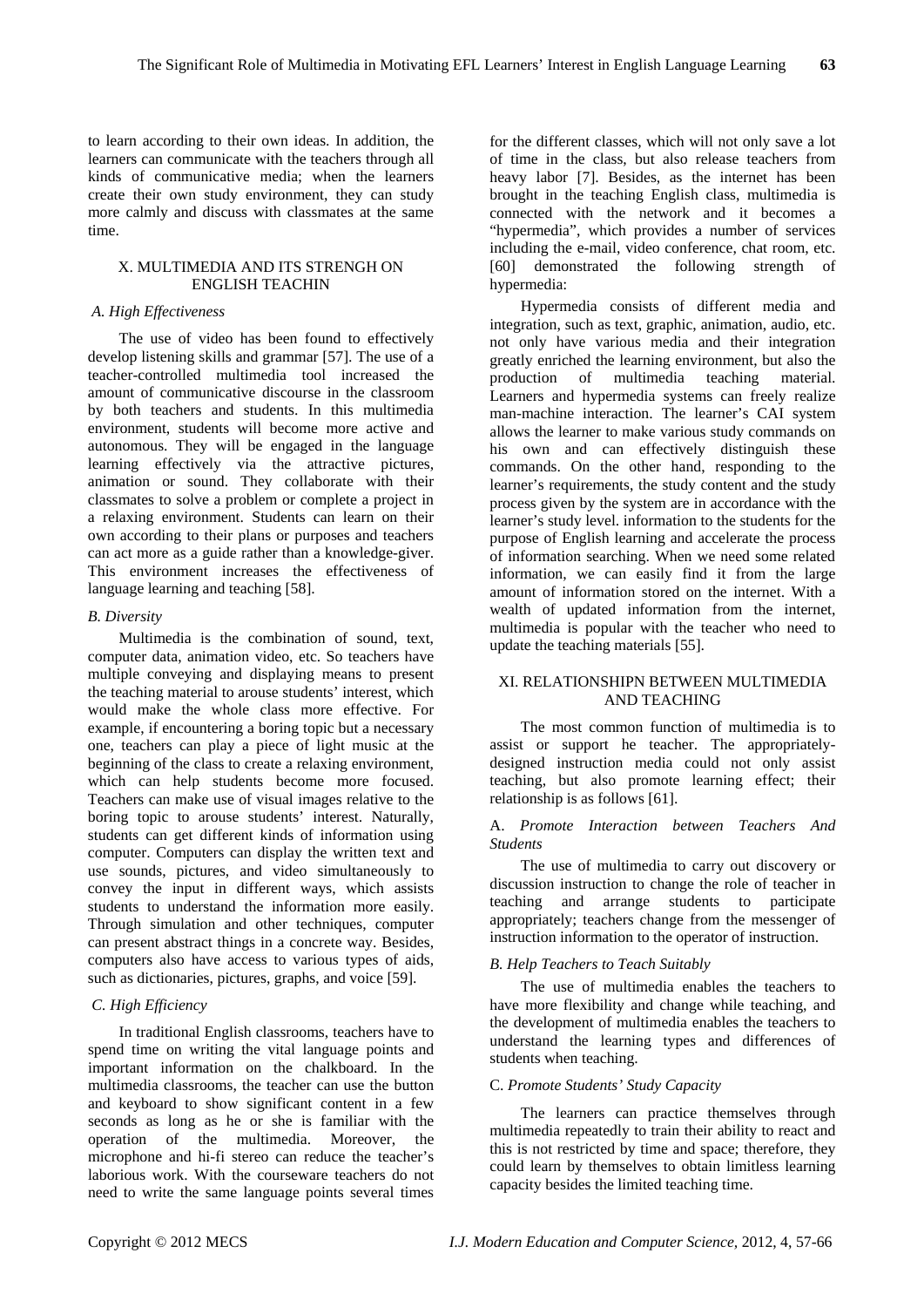# *D. Blend the Multimedia Design With Diverse Teaching Materials*

The most convenient teaching aid for learning the second language would be computer undoubtedly. The modern second language teaching method promotes and flaunts authentic, meaningful, and interesting, so cooperating with computer is the best means to achieve this purpose. Multimedia could combine the picture, animation, sound, and text to assist learners, where the picture or animation could offset the deficiency of text and sound could allow the learners to experience the real scenario, which is favorable to the learning of language [62].

#### XII. CONCLUSIONS

Multimedia instruction creates the opportunity for learners to improve their learning effectively. Only under the background of effective education teachers can use advanced educational theory and fulfill the target of English teaching by utilizing modern education technology reasonably. It is very important to understand and explore each individual's learning through multimedia. Analyzing one's own particular multimedia learning can be very helpful and beneficial to the student by aiding them in becoming more focused on an attentive learner, which ultimately will increase educational success. Discovering this multimedia learning will allow the student to determine his or her own personal strengths and weaknesses and learn from them. Teachers can incorporate multimedia learning into their classroom by identifying the learning styles of each of their students, matching teaching methods to learners' multimedia learning for difficult tasks, strengthening weaker learners' multimedia learning through easier tasks and drill, and teaching students, selection of learning strategies It is important for students to have multiple learning opportunities and teachers should achieve a match between teaching strategies and the students' unique multimedia learning. Teachers should have the time to develop and reinforce their expertise as well as the opportunity to spread their information, ideas, findings, and experience. Teachers should know the needs of their students as well as their necessary requirements - this is vital if multimedia are to be used in universities effectively. Multimedia that is effective in learning and teaching doesn't simply consist of using multiple media together, but combining media mindfully in ways that capitalize on the characteristics of each individual medium and extend the learning and teaching experiences. Teachers should first determine what outcomes they are trying to achieve and then select elements well suited for these outcomes. Then they need to make sure that the multimedia elements are designed well and work well together. Determining when to use multimedia and designing good multimedia require real consideration and benefits from a team of people with<br>instructional design, graphic arts, information instructional design, graphic arts, information architecture, and usability skills. Although multimedia offers teachers enormous opportunities for making

learning and teaching environments meaningful and effective, multimedia by itself does not assure a good learning and teaching environment. Multimedia cannot provide *the* answer to the problems of resourcing, motivation, and standards in education. Technology is not a proxy for time and money - it needs to work effectively. The purpose of using multimedia tools is to find the best ways for both students to learn effectively and teachers to teach efficiently.

#### ACKNOWLEDGMENT

I thank Seyedeh Masoumeh Ahmadi, Alizadeh, and Babaee for their extensive and insightful discussions and comments on the paper.

# **REFERENCES**

- [1] R. E. Mayer, *Multimedia learning*. New York: Cambridge University Press, 2001.
- [2] J. H. Larkin and H. A. Simon, "Why a diagram is (sometimes) worth ten thousand words," *Cognitive Science*. Vol. 11, No.1, 65, 1987.
- [3] C. G Penney, "Modality effects and the structure of short-term verbal memory," *Memory & Cognition*, Vol. 17, No. 4, 398, 1989.
- [4] S. E. Ainsworth, "A functional taxonomy of multiple representations," *Computers and Education*. Vol. 33, No. 2/3, 131-152, 1999.
- [5] J. Sweller, "Implications of cognitive load theory for multimedia learning*,"* In R. E. Mayer (Ed.). *The Cambridge Handbook of Multimedia Learning.* New York: Cambridge University Press, 2005.
- [6] D. Nunan, *Second language teaching and learning*. Boston: Heinle & Heinle Publishers, 1999.
- [7] C. R. Wang, A comparative study on the traditional model of English teaching and multimedia computer aided English teaching. *Journal of Hunan First Normal College. 8*(3), 56-58, 2008.
- [8] J. Acha, The effectiveness of multimedia programmes in children's vocabulary learning. *British Journal of Educational Technology, 40*(1), 23-31, 2009.
- [9] J. E. Schwartz and R. J. *Essentials of Educational Technology.* Boston: Allyn and Bacon, 1999.
- [10] A. Pourhosein Gilakjani and S. M. Ahmadi, Multimedia and Its Effect on the Quality of English Language Teaching. *Celt*, Vol. 11, No. 1, pp. 14-35, 2011.
- [11] R. Greenlaw and EB. In-line/On-line. In *Fundamentals of the Internet and the World Wide Web*. Boston: McGraw-Hill, 1999.
- [12] C. D. Maddux, J. Johnson and J. Willis, "Learning with tomorrow's technologies," In *Educational Computer*. Boston: Allyn and Bacon, 2001.
- [13] J. D. Fletcher, "Evidence for learning from technology-assisted instruction," In H. F. O'Neil, Jr. & R. S. Perez (Eds.), Technology applications in education: A learning view (pp. 79-99). Mahwah, NJ: Lawrence Erlbaum Associates, 2003.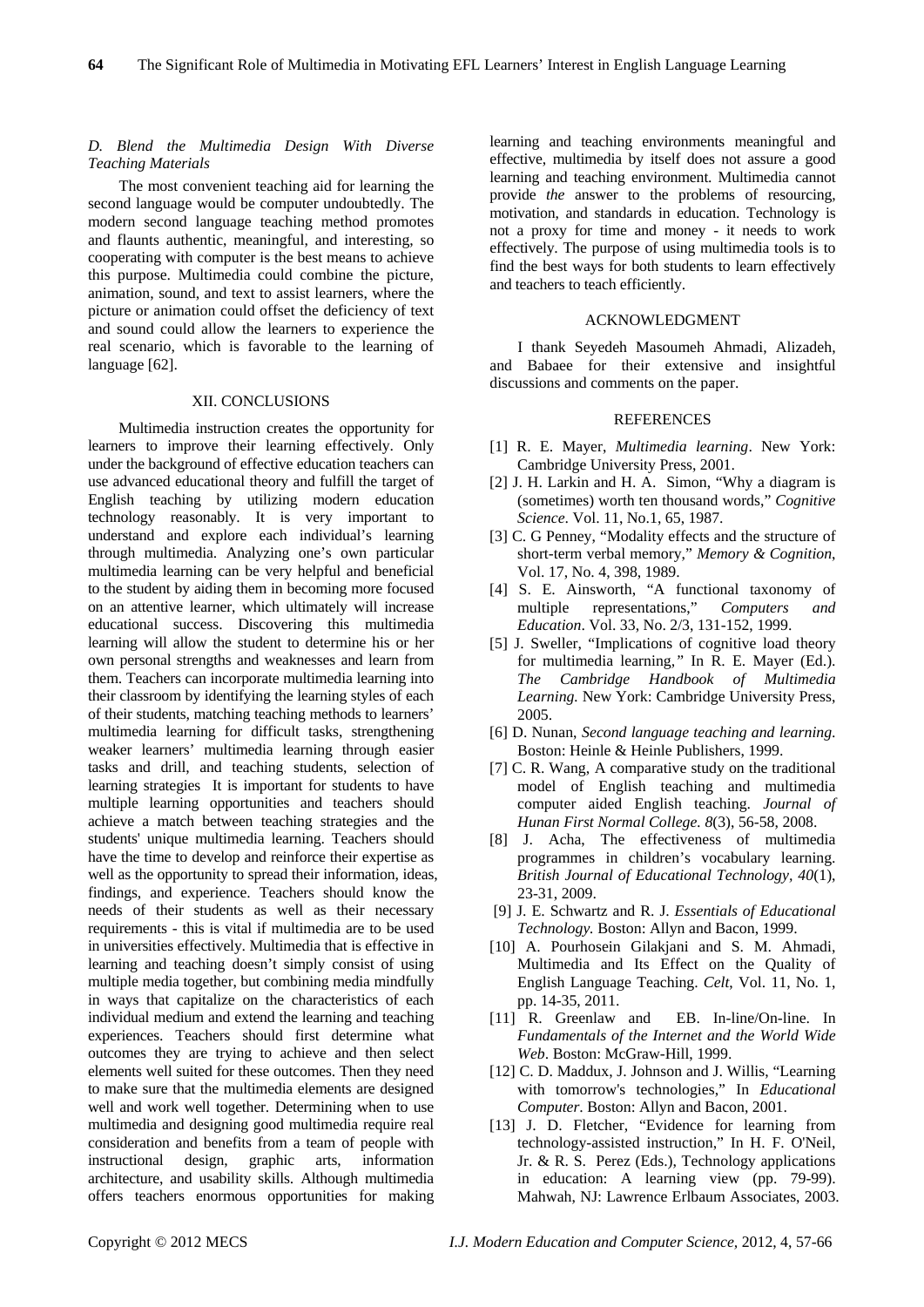- [14] R. Kozma, Learning with media. *Review of Educational Research, 61,* 179-211, 1991.
- [15] L. J. Najjar, Multimedia information and learning. *Journal of Multimedia and Hypermedia, 5,* 129- 150, 1996.
- [16] J. M. Clark and A. Paivio, "Dual coding theory and education," *Educational Psychology Review, 3,*  149-170, 1991.
- [17] R. E Mayer and R. Moreno, A split-attention effect in multimedia learning: Evidence for dual processing systems in working memory*. Journal of Educational Psychology, 90,* 312-320, 1998.
- [18] R. E, Mayer, J. Heiser and S. Lonn, "Cognitive constraints on multimedia learning: When presenting more material results in less understanding," *Journal of Educational Psychology, 93,* 187-198, 2001.
- [19] H. Astleitner and C. Wiesner, "An integrated model of multimedia learning and motivation," *Journal of Educational Multimedia and Hypermedia, 13,* 3-21, 2004.
- [20] D. N. Yarbrough, "A comparative analysis of student satisfaction and learning in a computerassisted environment versus a lecture environment," *Journal on Excellence in College Teaching, 12,* 129-147, 2001.
- [21] T. J. Shuell and S. L**.** Farber, Students' perceptions of technology use in college courses. *Journal of Educational Computing Research, 24,*  119-138, 2001.
- [22] A. Paivio, *Mental representations: A dual coding approach*. Oxford, UK: Oxford University Press, 1986.
- [23] A. Baddeley, Working memory. *Science*, *255*, 556–559, 1992.
- [24] P. Chandler and J. Sweller, "Cognitive load theory and the format of instruction," *Cognition and Instruction*, *8*, 293–332, 1991.
- [25] J. J. G. Van Merrienboer, *Training complex cognitive skills*. Englewood Cliffs, NJ: Educational Technology Press, 1997.
- [26] R. E. Mayer, "Multimedia aids to problem-solving transfer," *International Journal of Educational Research*, *31*, 611–623, 1999a.
- [27] R. E. Mayer, "Principles of multimedia learning based on social cues: personalization, voice, and image principles," In R. E. Mayer, (Ed.) *The Cambridge Handbook of Multimedia Learning.* New York: Cambridge University Press, 2005.
- [28] J. Sweller, *Instructional Design*. Melbourne: ACER Press, 1999.
- [29] R. E. Mayer and V. K. Sims, "For whom is a picture worth a thousand words? Extensions of a dual coding theory of multimedia learning," *Journal of Educational Psychology*, 86, 389-401, 1994.
- [30] R. E. Mayer, *Learning and Instruction.* Upper Saddle River, NJ: Prentice Hall, 2003.
- [31] S. Kalyuga, P. Chandler, J. Sweller, Managing split attention and redundancy in multimedia

instruction. *Applied Cognitive Psychology*, 13, 351-371, 1999.

- [32] E. Pollock, P. Chandler and J. Sweller Assimilating complex information. *Learning and Instruction*, 12, 61-86, 2002.
- [33] S. Kalyuga, "Prior knowledge principle in multimedia learning," In R. E. Mayer (Ed.). *The Cambridge Handbook of Multimedia Learning.* New York: Cambridge University Press, 2005.
- [34] R. E. Mayer, P. Chandler, "When learning is just a click away: Does simple interaction foster deeper understanding of multimedia messages?" *Journal of Educational Psychology*, 93, 390-397, 2001.
- [35] R. E. Mayer, K. Sobko and P. D. Mautone, "Social cues in multimedia learning: role of speakers' voice," *Journal of Educational Psychology*, 95, 419-425, 2003.
- [36] J. P. Gee, Learning by design: Good video games as learning machines, *E-Learning,* (2), 5-16, 2005.
- [37] C. Fosnot, *Constructivism: Theory, perspectives, and practice*. New York: Teachers College Press, 1996.
- [38] T. M. Duffy and D. J. Cunningham, *Constructivism: Implications for the design and delivery of instruction*. New York: Simon & Schuster Macmillan, 1996.
- [39] W. P. Zhou, "Teaching research: On the situation and consideration of English teaching through multimedia in China," *Theory and Practice of Trade Union*, *18*(5), 83-85, 2004.
- [40] M. W. Matlin, *Cognition.* New York: Rinehart and Winston, Inc, 1989.
- [41] V. L. Trylong, "Aptitude, attitude, and anxiety: A study of their relationships to achievement in the foreign language classroom," *Annual Review of Applied Linguistics, 21,* 112-126, 1987.
- [42] D. V. Howard, *Cognitive psychology.* New York: Macmillan Publishing Co. Inc, 1983.
- [43] S. P. Krashen, *Input hypothesis*. London: Longman Group Ltd, 1985.
- [44] M. Warschauer, "Computer-assisted language learning: Theory and practice," *Modern Language Journal*, *84*(4), 470-480, 1997.
- [45] W. Vollstädt, *Zukünftige Entwicklung von Lehrund Lernmedien: Ausgewählte Ergebnisse einer Delphi-Studie* Cornelsen Stiftung, Berlin. Papers from the Neue Medien und Schulentwicklung Symposium, 25. University of Bielefeld, 2002.
- [46] G. R. Morrison and G. J. Anglin, "Research on cognitive load theory: Application to e-learning," *Educational Technology Research and Development, 53,* 94-104, 2005.
- [47] H. Z. Gao, *The feasibility and necessity of using multi-media computer to assist foreign language teaching*. Unpublished master's thesis, Liaoning Normal University, Liaoning, China, 2005.
- [48] T. Xie, Using Internet relay chat in teaching Chinese. *CALICO,* 19(3): 513-524, 2002.